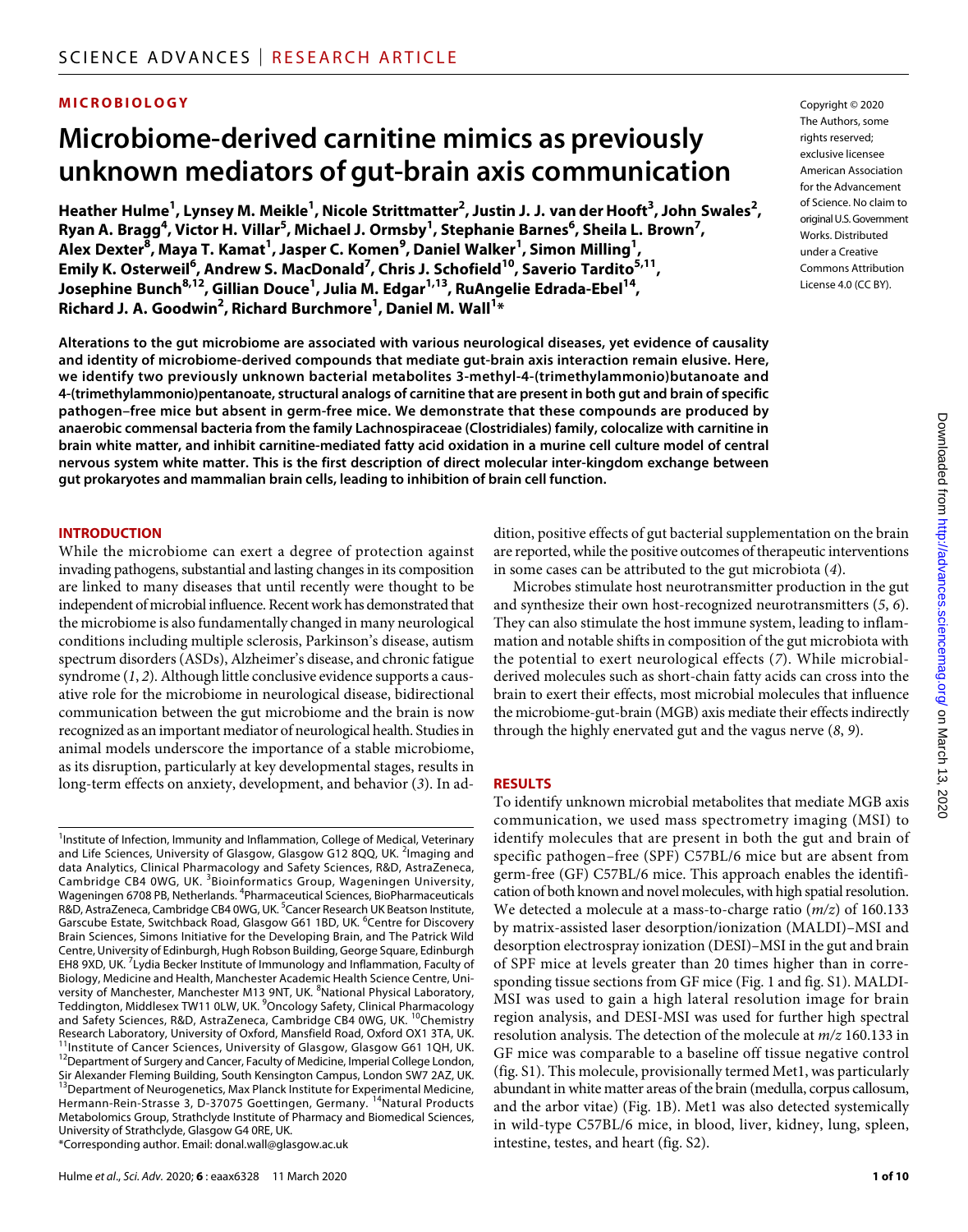

**Fig. 1. MALDI-MSI on brain and gut sections from C57BL/6 GF and SPF mice.** (**A**) Hematoxylin and eosin-stained sections (top) and MALDI-MSI images (bottom) of brain tissue. MALDI-MSI identified a peak at *m/z* 160.133 that was absent in GF mice but present in discrete locations in the brains of SPF mice. (**B**) Bar plot of relative abundance of *m/z* 160.1 in different regions of the SPF brain and the average across the whole brain. (**C**) This metabolite was also present in the SPF colon but absent in the GF colon. a.u., arbitrary units. Annotated brain regions: Cb, cerebellum; arb, arbor vitae; MO, medulla oblongata; P, pons; MB, midbrain; cc, corpus callosum; fr, fasciculus retroflexus. The heatmap intensity bar shows the color scale from low levels of the molecule (black/dark blue) to high levels of the molecule (pink/white). Scale bars, 1 mm.

As detection of Met1 in GF mice was comparable to the negative control, this suggested a microbial origin for the compound in SPF mice. Therefore, we determined whether Met1 in the colon could be reduced by treatment for 7 days with a cocktail of nonabsorbable antibiotics. This treatment was seen to significantly reduce Met1 levels ( $P \le 0.05$ ), underscoring the likely microbial origin of Met1 (fig. S3). We next screened intestinal bacterial strains from the gut microbiota of C57BL/6 mice for the production of Met1. Bacterial strains isolated from murine feces were grown on fastidious anaerobe broth (FAB) agar plates before colonies were resuspended in phosphate-buffered saline (PBS) and spotted onto glass slides for screening for Met1 by MSI. A peak at *m/z* 160.133 was detected in two closely related bacterial strains from the *Clostridium* XIVa cluster of the Lachnospiraceae family, determined by 16*S* ribosomal DNA (rDNA) sequencing to be *Clostridium clostridioforme* and *Clostridium symbiosum* (Fig. 2). Both strains are enteric spore-forming human gut commensals that are obligately anaerobic, while *C. clostridioforme* is also an opportunistic pathogen (*10*).

Other clostridial strains tested here did not produce this molecule, and its production was not detected in all *C. clostridioforme* strains tested, including the *C. clostridioforme* type strain NCTC11224 (Fig. 2). To ensure that the bacterial metabolite was Met1, rather than a structural isomer, we carried out tandem mass spectrometry (MS/MS) analysis of the bacterial metabolite at *m/z* 160.133 from *C. clostridioforme* and Met1 from the murine brain. The Met1 product ion spectra from the different sources matched, confirming that the molecules from the murine brain and *C. clostridioforme* were structurally identical (fig. S4). On the basis of the acquired MS/MS spectra, we concluded that Met1 is similar in structure to carnitine, as two indicative mass fragments for a trimethylamine group were observed (*m/z* 58.066 and *m/z* 60.081) along with the mass difference of a carboxylic acid group (the difference between product ions at *m/z* 101.060 and *m/z* 55.055). Furthermore, the MS/MS spectra generated appeared highly similar to that previously reported for 5-aminovaleric acid betaine (5-AVAB; also known as *N*-trimethyl-5-aminovalerate), which has an identical *m/z* 160.133 (*11*). However, during MS/MS fragmentation, we noted distinct differences in the intensity of the peaks at *m/z* 60.081 and *m/z* 55.055 at higher collision energies between Met1 and a synthesized 5-AVAB standard, leading us to doubt that Met1 was 5-AVAB (fig. S5). To definitively elucidate the structure, we subjected the bacterial fraction containing Met1 to nuclear magnetic resonance (NMR) correlation spectroscopy (<sup>1</sup>H-<sup>1</sup>H COSY).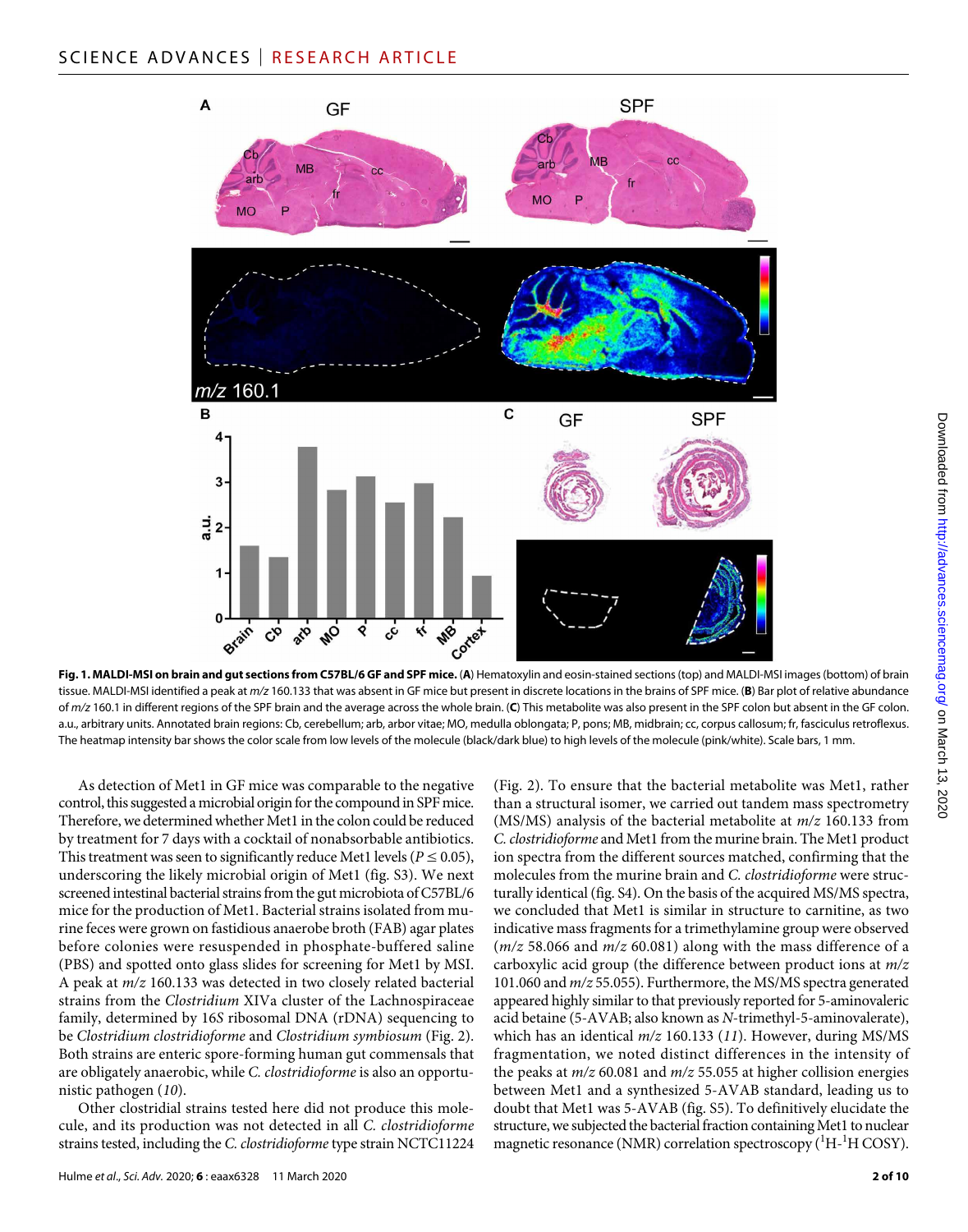

**Fig. 2. DESI-MSI was used to screen intestinal bacteria for the production of metabolites of interest.** Bacterial cultures were grown on solid FAB agar, and colonies were resuspended in PBS to OD<sub>600</sub> (optical density at 600 nm) of approximately 0.3. Two microliters was allowed to air-dry on a slide before MSI. Bacterial strains tested: (**A**) *C. symbiosum* LM19R, (**B**) *C. symbiosum* LM19B, (**C**) *C. clostridioforme* LM41A, (**D**) *C. symbiosum* LM42D, (**E**) *Bifidobacterium animalis* LM33, (**F**) *Lactobacillus animalis* LM31, (**G**) *Propionibacterium* spp. YM23, (**H**) *Clostridium difficile* LM27, (**I**) *Enterococcus faecalis* YM13, (**J**) *Bacteroides fragilis* NCTC 9343 (type strain), (**K**) *C. clostridioforme* NCTC 11224 (type strain), (**L**) *C. clostridioforme* NCTC 7155 (type strain), (**M**) blank control, (**N**) blank control, (**O**) *C. symbiosum* LM19R, and (**P**) *Escherichia coli* F18.

NMR determined that Met1 was a mixture of two structural isomers differing only in the location of a methyl side chain, located on either C3 [3-methyl-4-(trimethylammonio)butanoate (3M-4-TMAB)] or C4 [4-(trimethylammonio)pentanoate (4-TMAP)] of the structure (Fig. 3). NMR analysis also showed that the metabolites were produced in an equimolar ratio by the bacteria alongside the congener molecule -butyrobetaine (GBB). Detection of GBB alongside 3M-4-TMAB and 4-TMAP in *C. clostridioforme* suggests that it may be the precursor of these molecules, as well as being the direct precursor of carnitine. However, unlike 3M-4-TMAB and 4-TMAP, GBB is synthesized by a range of intestinal bacteria as well as mammalian cells, meaning that tracking GBB produced specifically by the bacterial producers of 3M-4-TMAB and 4-TMAP was not possible.

Because 3M-4-TMAB is highly similar in structure to carnitine and 4-TMAP is similar to GBB, the direct precursor of carnitine, we used MSI to examine colocalization of 3M-4-TMAB and 4-TMAP with carnitine in SPF mouse brain slices. Carnitine is a crucial mediator of fatty acid oxidation (FAO), shuttling long-chain fatty acids in the form of acylcarnitines across the membrane into mitochondria where they are broken down. Carnitine visualization was performed using MALDI-MSI, and DESI-MSI was used to gain an accurate *m/z* (162.112) for subsequent identification (Fig. 4). Mass spectra from MALDI-MSI and DESI-MSI of *m/z* 160.1 and *m/z* 162.1 are shown in fig. S6. Processing of MSI images of 3M-4-TMAB/4-TMAP and carnitine was performed using SpectralAnalysis (*12*). The overlap of high-intensity regions of *m/z* 160.1 (3M-4-TMAB and 4-TMAP) and

*m/z* 162.1 (carnitine) was calculated, and the Pearson's correlation coefficient was determined for these molecules across three sections from each of three SPF mice. The results indicate significant overlap between the signals and spatial colocalization between 3M-4-TMAB and 4-TMAP and carnitine in the brain (Pearson's correlation: SPF1, 0.921547; SPF2, 0.906855; SPF3, 0.609946), alongside a number of other molecules that had a Pearson's correlation coefficient over 0.8 (Fig. 4). The Pearson's correlation coefficient was also determined for *m/z* 160.1 and *m/z* 162.1 in GF mouse brains, and the presence of these was found not to correlate (Pearson's correlation: GF1, −0.12976; GF2, −0.00027; GF3, 0.177441; fig. S6). This further suggests that the signal at *m/z* 160.1 detected in the GF mouse brain could result from molecules of similar mass (as described in fig. S1B) that could not be resolved in the present study. To ensure that molecular colocalization in SPF mice was underlying the correlation, as opposed to tissue-based changes in ion suppression, total ion count normalization was also applied before analysis. This indicated that carnitine at *m/z* 162 is in the top 3 highly correlated molecules with 3M-4-TMAB/4-TMAP (table S1). Therefore, as well as being structurally similar to carnitine and its precursor, 3M-4-TMAB and 4-TMAP were also found in the same locations within the brain.

Following the structural characterization of the 3M-4-TMAB and 4-TMAP metabolites, standards of each were synthesized and used to quantify the endogenous concentration in the SPF brain through MSI. 3M-4-TMAB and 4-TMAP were determined to be present at equimolar levels in bacterial samples by NMR (Fig. 3); therefore, standards of 3M-4-TMAB and 4-TMAP were equally mixed, and a concentration curve was generated by spotting defined concentrations of this standard on GF brain before MSI analysis. This was used to determine the concentration of the endogenous metabolites in the SPF brain. The average concentration across the whole brain of the metabolites was determined to be 0.37 to 0.4  $\mu$ M. The average concentration across the corpus callosum and hippocampus was higher, around 13 to 17.1  $\mu$ M, indicating a notable accumulation of 3M-4-TMAB/4-TMAP in these areas (Fig. 5 and fig. S7).

Considering the level of structural similarity and spatial colocalization that was observed between bacterial 3M-4-TMAB and 4-TMAP and host carnitine, we hypothesized that these bacterial molecules may inhibit carnitine function in host cells. Using synthetic 3M-4-TMAB and 4-TMAP, we tested their ability to inhibit mitochondrial function in the presence of carnitine in a primary murine cell culture model of central nervous system (CNS) white matter (*13*) using the XF palmitate–bovine serum albumin (BSA) FAO substrate on a Seahorse analyzer (Seahorse Bioscience). This assay measures FAO using the oxygen consumption rate (OCR) as a readout, therefore allowing us to evaluate whether a molecule is capable of inhibiting FAO. Murine spinal cord–derived cells were grown for 8 days in vitro before being assayed in the presence of 0.5 mM carnitine and 3M-4-TMAB and 4-TMAP, either individually or in combination, at 2 mM for 24 hours. FAO was significantly inhibited by 3M-4-TMAB alone (reduced by 12% across four biological replicates), by 4-TMAP (14% reduction), or by an equimolar mixture of 3M-4-TMAB/4-TMAP (17% reduction) (Fig. 6). The inhibition seen is comparable to that for etomoxir (25% reduction), an irreversible inhibitor of FAO. In addition, testing  $3M-4-TMAB$  and  $4-TMAP$  in combination at  $20 \mu M$ , in the absence of carnitine supplementation into culture and assay media, indicated that 3M-4-TMAB and 4-TMAP, at concentrations similar to those found in the murine brain, could significantly reduce FAO in white matter cells (fig. S8).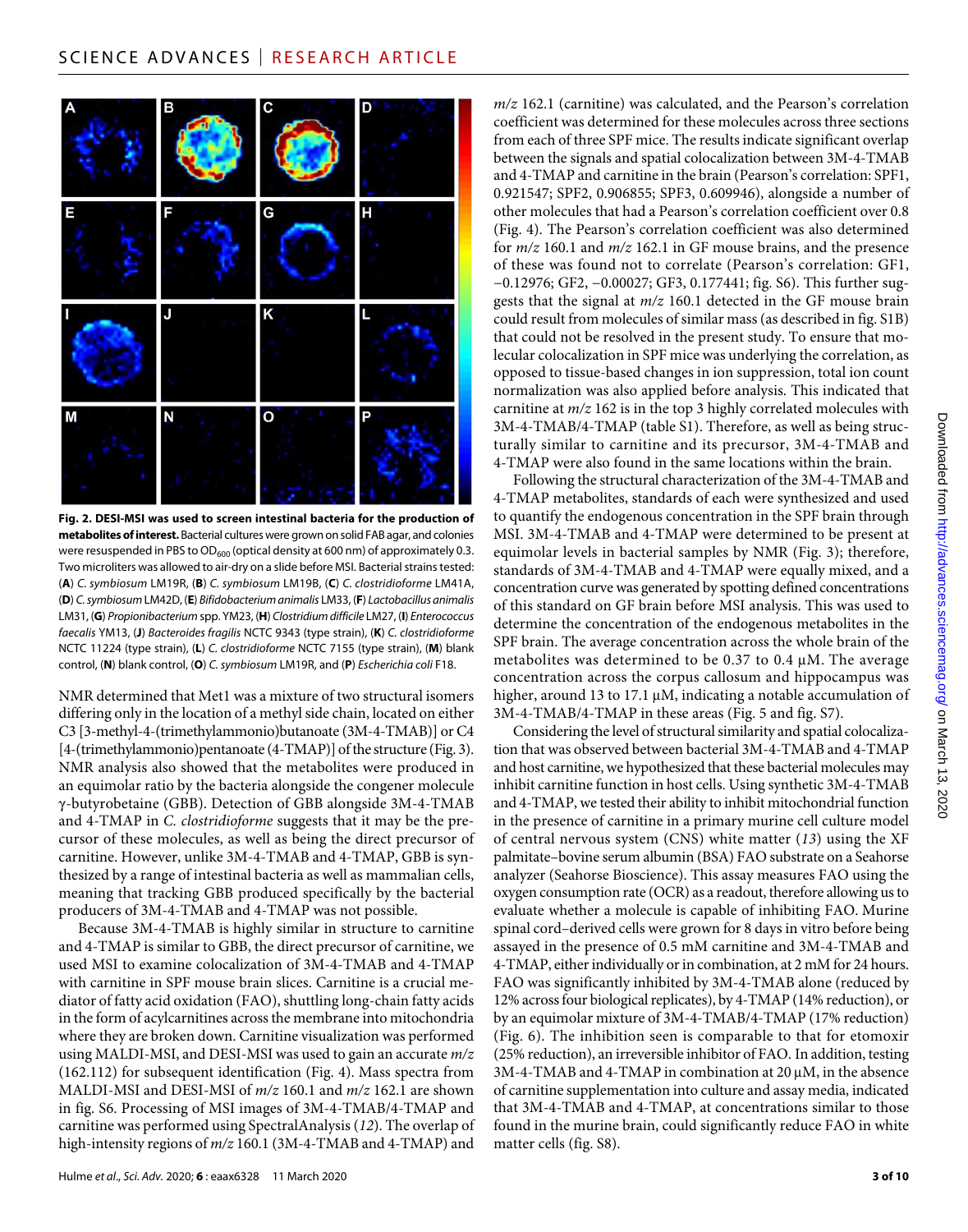

**Fig. 3. 1 H-1 H COSY of crude extracts showing the occurrence of three related trimethylammonium derivatives.** Cross peaks have been colored-coded accordingly, while lines shown on the spectrum represent the correlation between neighboring coupling protons in the respective derivative: 3M-4-TMAB (green) and 4-TMAP (red) as well as the demethylated congener, GBB (black).



**Fig. 4. Conversion of MALDI-MSI into binary images showing the high-intensity (black) and low-intensity (gray) regions of the ion images of** *m/z* **160.1 (3M-4- TMAB/4-TMAP) and** *m/z* **162.1 (carnitine).** The overlap of these regions was then calculated as the percentage of pixels in the high-intensity region of the *m/z* 160.1 image that were also high intensity in the *m/z* 162.1 image. In addition, Pearson's correlation coefficient between the two images was calculated for each tissue across three biological replicates (SPF1, SPF2, and SPF3), with a coefficient of 1 indicating perfect colocalization and −1 indicating no colocalization whatsoever (SPF1 overlap 92.85714, Pearson's correlation coefficient 0.921547; SPF2 93.20652, 0.906855; SPF3 63.20542, 0.609946).

The application of a multidisciplinary approach and novel imaging methodologies here has enabled the elucidation of molecular mimicry as another means of communication across the MGB axis. Microbe-mitochondria cross-talk may be an important means of gut microbiome–host communication, and its biological importance in diseases where mitochondrial dysfunction and the gut microbiome are significant factors is likely underappreciated.

# **DISCUSSION**

Alterations in the gut microbiome have been linked to a number of neurological conditions, meaning that understanding the means of microbial communication across the MGB axis is of increasing importance. This study identifies two novel gut microbiome–derived carnitine mimics that significantly colocalize with carnitine in the white matter of the murine brain while also inhibiting carnitine function in in vitro models of murine CNS white matter. FAO supplies up to 20% of brain oxidative energy needs and is critical for many neurological functions, with neural stem cells reliant in vitro and in vivo on FAO for their survival and proliferation (*14*, *15*). Given recent findings underlining the fundamental importance of FAO to brain health, the identification of gut microbiome–derived compounds in the brain that mediate inhibition of brain cell function is of immense importance (*15*, *16*).

Inhibition of mitochondrial function by antimicrobials has been reported previously, and there is a growing body of evidence to support the existence of microbiome-mitochondria communication within the host (*17*). While carnitine is not needed for fatty acid trafficking in microbes, it acts as both a nutrient source and a protectant against environmental stress (*18*). Carnitine metabolism by enteric microbes generates trimethylamine *N*-oxide (TMAO), high serum levels of which are indicative of cardiovascular disease risk (*19*). Intestinal bacteria can thrive in the presence of carnitine, but *Lachnospiraceae*, of which the 3M-4-TMAB– and 4-TMAP–producing *Clostridia* XIV are members,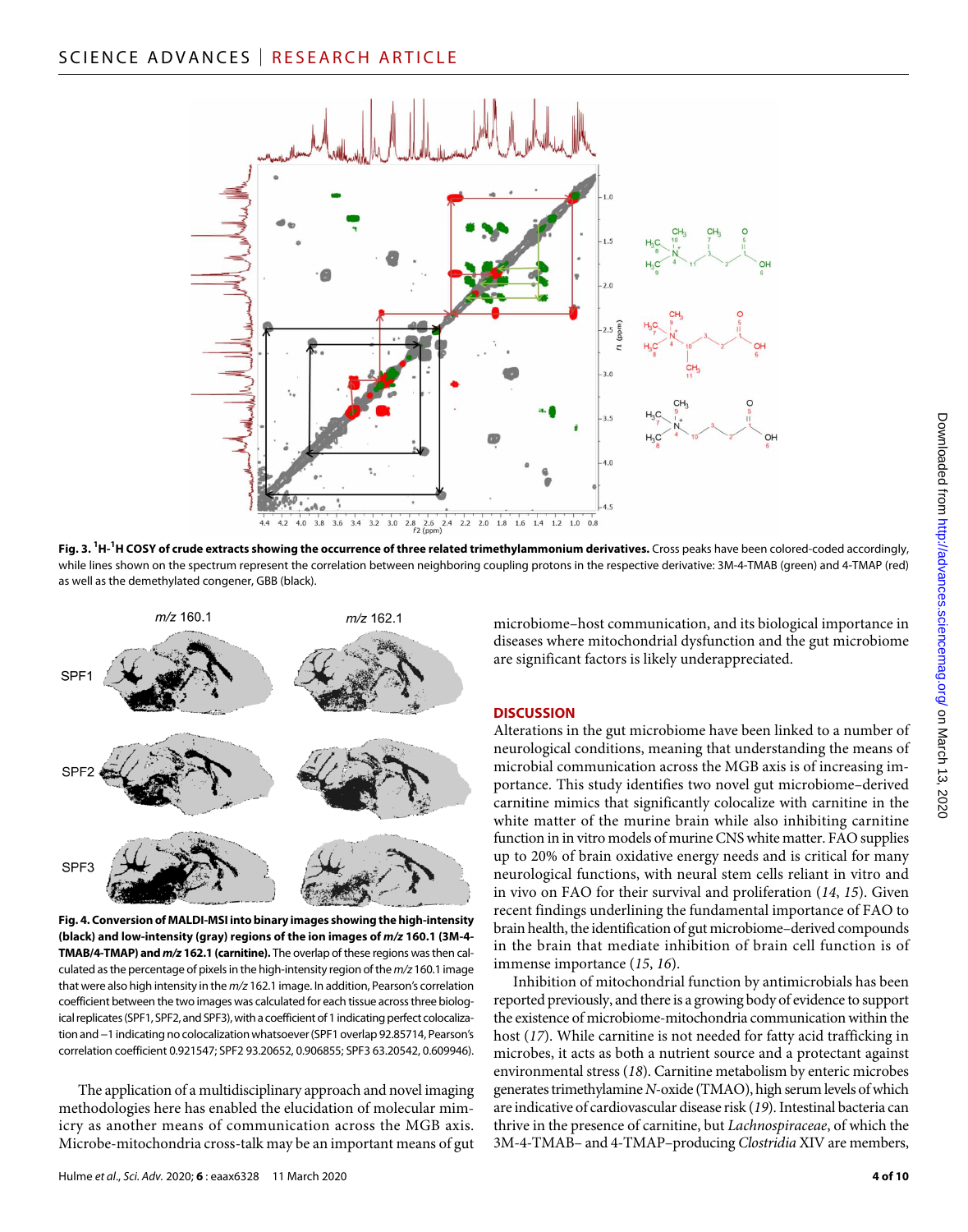

Fig. 5. Quantitation of 3M-4-TMAB and 4-TMAP in the mouse brain was performed using DESI-MSI of  $m/z$  160.133. (A) An equimolar mix of 3M-4-TMAB and 4-TMAP standards was prepared and spotted on a GF brain section at various concentrations. (**B**) The *m/z* 160.133 ion intensity of each spot from the MSI results was used to generate a concentration curve against the amount of standard in each spot. (**C**) The concentration curve was used to calculate the average endogenous concentration of 3M-4-TMAB and 4-TMAP across the whole brain and across the high abundance area, the corpus callosum, and the hippocampus region. The high abundant region is outlined in (A). The results show two technical replicates for GF and SPF brain sections.

decrease in its presence likely as a result of being outcompeted by carnitine-metabolizing bacteria (*19*). Under such competitive conditions, we speculate that carnitine mimics such as 3M-4-TMAB and 4-TMAP may be produced by these *Lachnospiraceae* in an attempt to inhibit carnitine function or metabolism in competing bacteria.

*C. clostridioforme* and *C. symbiosum*, the identified producers of 3M-4-TMAB and 4-TMAP, remain poorly understood. *C. clostridioforme* is now recognized as distinct from *C. bolteae* and *C. hathewayi*, two species that were previously classified as *C. clostridioforme* (*10*). *C. bolteae* rapidly proliferates after disruption of the human gut microbiota, likely because of its ability to form endospores and resistance to multiple antibiotics, traits also found in *C. clostridioforme* and *C. symbiosum* (*20*, *21*). *C. bolteae* exhibits a marked ability to proliferate and persist in the human intestine post-antibiotic use, maintaining its presence for 180 days after treatment (*20*). The presence of *C. symbiosum* and *C. clostridioforme* in the gut microbiome is associated with low microbial diversity, while *C. symbiosum* presence could further distinguish obese from lean participants (*22*). The link between *C. symbiosum* and metabolism is further underlined by its ability to promote robust weight gain in growth-stunted mice, one of only two bacteria that exhibited the capability (*23*). Whether 3M-4-TMAB and 4-TMAP could play any role in these metabolic effects warrants further investigation, but we hypothesize that under conditions that are favorable to increased colonization by these mi-

Hulme *et al*., *Sci. Adv.* 2020; **6** : eaax6328 11 March 2020

crobes, the production of 3M-4-TMAB and 4-TMAP in the intestine is likely to increase significantly with potential systemic effects.

While 3M-4-TMAB is a molecule not previously described in the literature, 4-TMAP has been chemically synthesized as an analog of mildronate, a potent inhibitor of both human GBB hydroxylase (BBOX1) and carnitine acetyltransferase (CrAT) enzymes (*24*). These enzymes are involved in carnitine synthesis and the transport of fatty acids into mitochondria, respectively. 4-TMAP is bound in the human BBOX1 active site in a near-identical conformation to mildronate and has a lower dissociation constant  $(4.1 \,\mu\text{M})$  but was found to have an inhibitory concentration  $(IC_{50})$  nearly three orders of magnitude higher than mildronate (*24*–*26*). This means that the inhibitory effects seen here are likely mediated by targeting of carnitine-related enzymes other than BBOX1 and CrAT. 3M-4-TMAB bears marked structural similarity to a number of known inhibitors of carnitine function, including aminocarnitine derived from the fungal compound emericidin (*27*). Aminocarnitine inhibits carnitine palmitoyltransferase 1 (CPT1) and CPT2, and CrAT as the hydroxyl group essential to carnitine metabolism has been substituted with an alternate nonfunctional side chain. Removal of this hydroxyl group, which is also absent in 3M-4-TMAB and replaced with a methyl group, prevents the esterification reaction needed to link a long-chain fatty acid to carnitine, thereby inhibiting fatty acid shuttling into the mitochondria for oxidation. Future research focusing on a role for metabolites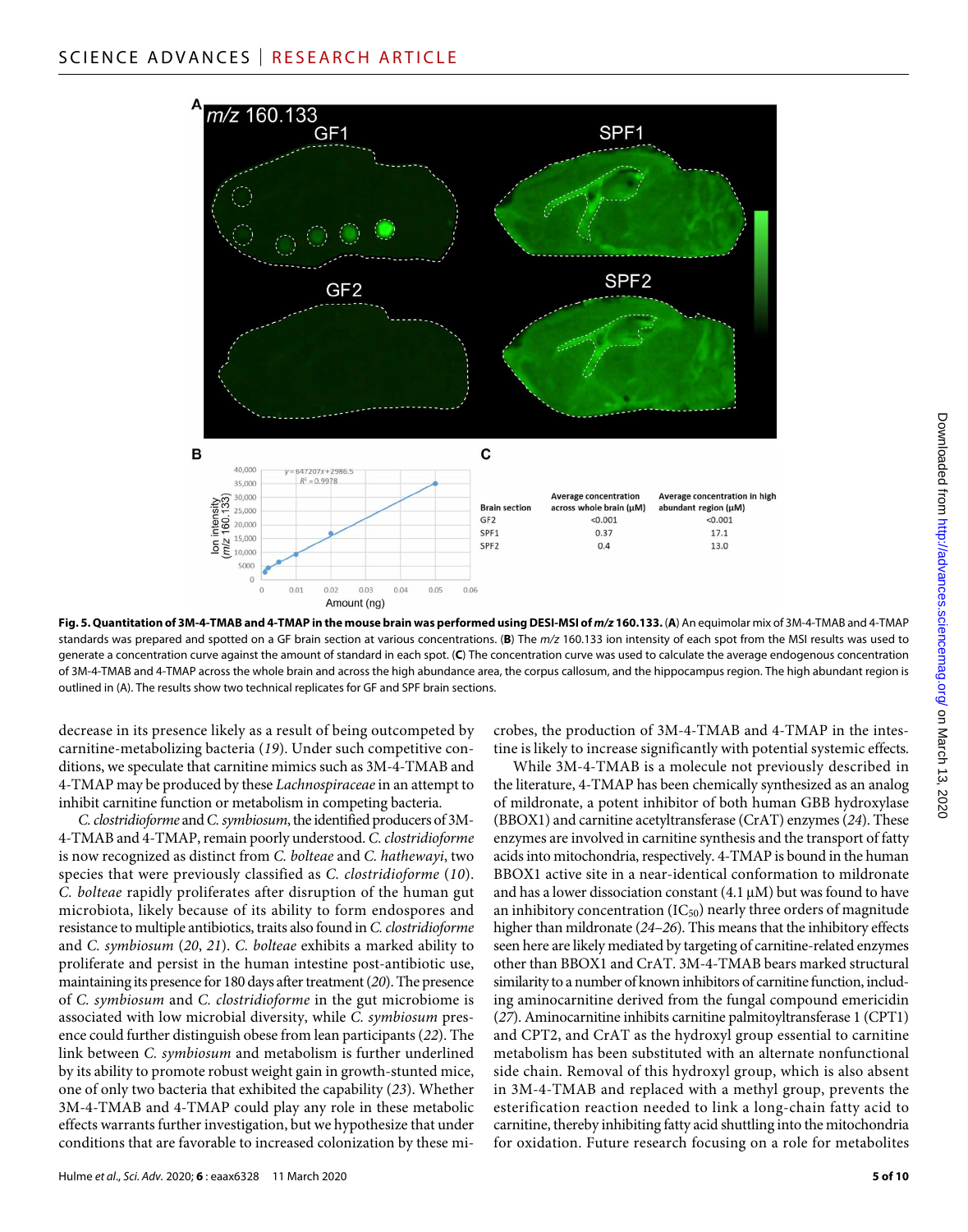

**Fig. 6. OCR was used as an indicator of FAO in the presence of 3M-4-TMAB and 4-TMAP.** Oxidation of palmitate is significantly decreased in primary murine myelinating CNS white matter cultures in the presence of carnitine and either 3M-4-TMAB, 4-TMAP, or a combination of 3M-4-TMAB and 4-TMAP at the indicated concentrations. Etomoxir, an irreversible inhibitor of FAO, was used as a control. The OCR values shown are relative to the BSA and palmitate condition. Each symbol represents the relative mean value for one experiment (*n* = 4 independent experiments). The neural precursors used to generate the model of CNS white matter were obtained by pooling dissociated spinal cord cells from all embryos from a single pregnant female mouse. A one-sample *t* test was used to test the statistical significance against the relative value 1. *P* values ≤0.05 were considered significant. \**P* < 0.05 and \*\*\*\**P* < 0.0001. Bars represent mean ± SD.

from the gut microbiome in the inhibition of mitochondrial function across a wide range of mammalian tissues and cell types may be highly informative. Such work has the potential to yield significant insight into how the gut microbiome influences the host systemically, not just across the MGB axis.

While difficult to determine without further detailed confirmatory tests, the presence of 3M-4-TMAB and 4-TMAP in other diseases is suggested through publicly available data and the literature. A molecule of the exact *m/z* of 3M-4-TMAB and 4-TMAP (160.133) has been described in the literature as a biomarker in type 2 diabetes (T2D), significantly increased in cord plasma during preeclampsia, and predictive of diabetic nephropathy in T1D patients (*28*–*30*). These diseases all have associated mitochondrial dysfunction or incomplete FAO. The likelihood of the biomarker at *m/z* 160.133, which is significantly increased in T2D patients, being 3M-4-TMAB and 4-TMAP, is further supported by separate studies in Europe and China, in which the 3M-4-TMAB/4-TMAP–producing strains were the most significantly enriched species in the T2D gut microbiome (*31*, *32*). *C. symbiosum* has shown promise as a biomarker for early and noninvasive detection of colorectal cancer, while a molecule of  $m/z$  160.1 was detected as one of the three most significantly correlated molecules to hypoxic regions in breast cancer tumors (*33*, *34*). The product ion spectra produced from the MS/MS analysis of the metabolite in the breast cancer tumor model match the spectra from 3M-4-TMAB and 4-TMAP, indicating that they are likely the same and that 3M-4-TMAB/4-TMAP can penetrate tumors.

The interplay between the microbiome and host mitochondria is likely far more extensive and complex than presently known, with many diseases of mitochondrial dysfunction correlated to welldescribed changes in microbial populations in the gut (*17*, *31*, *35*). Mitochondrial dysfunction is also common across a range of neurological conditions, with neuronal cells highly dependent on dynamic mitochondria to meet their high energy requirements (*16*, *36*, *37*). A number of ASDs have been linked to underlying mitochondrial dysfunction, with descriptions in the literature describing increased acylcarnitine levels, decreased FAO-mediated stem cell generation, and carnitine-mediated improvement in symptoms (*16*, *38*). While the significance of alterations in the gut microbiota in ASD remains controversial, both of the 3M-4-TMAB/4-TMAP–producing strains identified here have been described in elevated numbers in the gut while being at low levels or completely absent in controls (*39*). These microbiome changes are mirrored in murine ASD models such as the maternal immune activation (MIA) model, with increases in Lachnospiraceae again noted (*4*). After treatment decreased Lachnospiraceae numbers in the intestine of the MIA model, improvements in communicative, stereotypic, anxiety-like, and sensorimotor behaviors were all noted, along with a correction in defective fatty acid metabolism. These mitochondrial deficiencies, alongside those described in other neurological conditions such as Parkinson's and Alzheimer's disease, mean that any potential role for microbiome input into mitochondrial inhibition is worthy of further investigation.

This is the first mechanistic description of a microbial molecule inhibiting the function of the mitochondria in cells of the CNS. The two novel molecules produced by the gut microbiome described here are the first found in the murine brain that localize with and antagonize the function of carnitine. Given their potency at the physiological concentrations found in the murine brain, our findings indicate that neurological conditions, where mitochondrial dysfunction has been described and where disturbances in the gut microbiome are noted, should be looked at with increased emphasis on potential for microbiome input.

# **MATERIALS AND METHODS**

#### **Animal work**

Seven- to 8-week-old male C57BL/6J GF and SPF mice were sourced from the University of Manchester, Gnotobiotic Facility. Both GF and SPF mice were fed the same pelleted diet, which was sterilized by irradiation with 50 kGy. The Manchester Gnotobiotic Facility was established with the support of the Wellcome Trust (097820/Z/11/B) using founder mice obtained from the Clean Mouse Facility, University of Bern. For determination of bacterial metabolites in organs other than the brain and to determine the effects of antibiotic treatment on the production of 3M-4-TMAB/4-TMAP in the intestine, C57BL/6J mice that were age- and sex-matched to GF mice were sourced from the University of Glasgow. For antibiotic treatment, mice were administered gentamicin (1 mg/ml), neomycin (1 mg/ml), and vancomycin (0.5 mg/ml) in sterile distilled drinking water for 7 days. Approval for these procedures was given before their initiation by internal University of Manchester and University of Glasgow ethics committees and the U.K. Home Office under licenses 70/7815, P64BCA712, and P78DD6240.

#### **Tissue processing**

Mice were culled by cervical dislocation, and brains and colons were immediately dissected. The colons were cut along the length, fecal matter was removed, and the colon was rolled and embedded in 2.5% carboxymethyl cellulose (CMC) (Sigma-Aldrich). Brains were placed unembedded in a mold before freezing using crushed dry ice and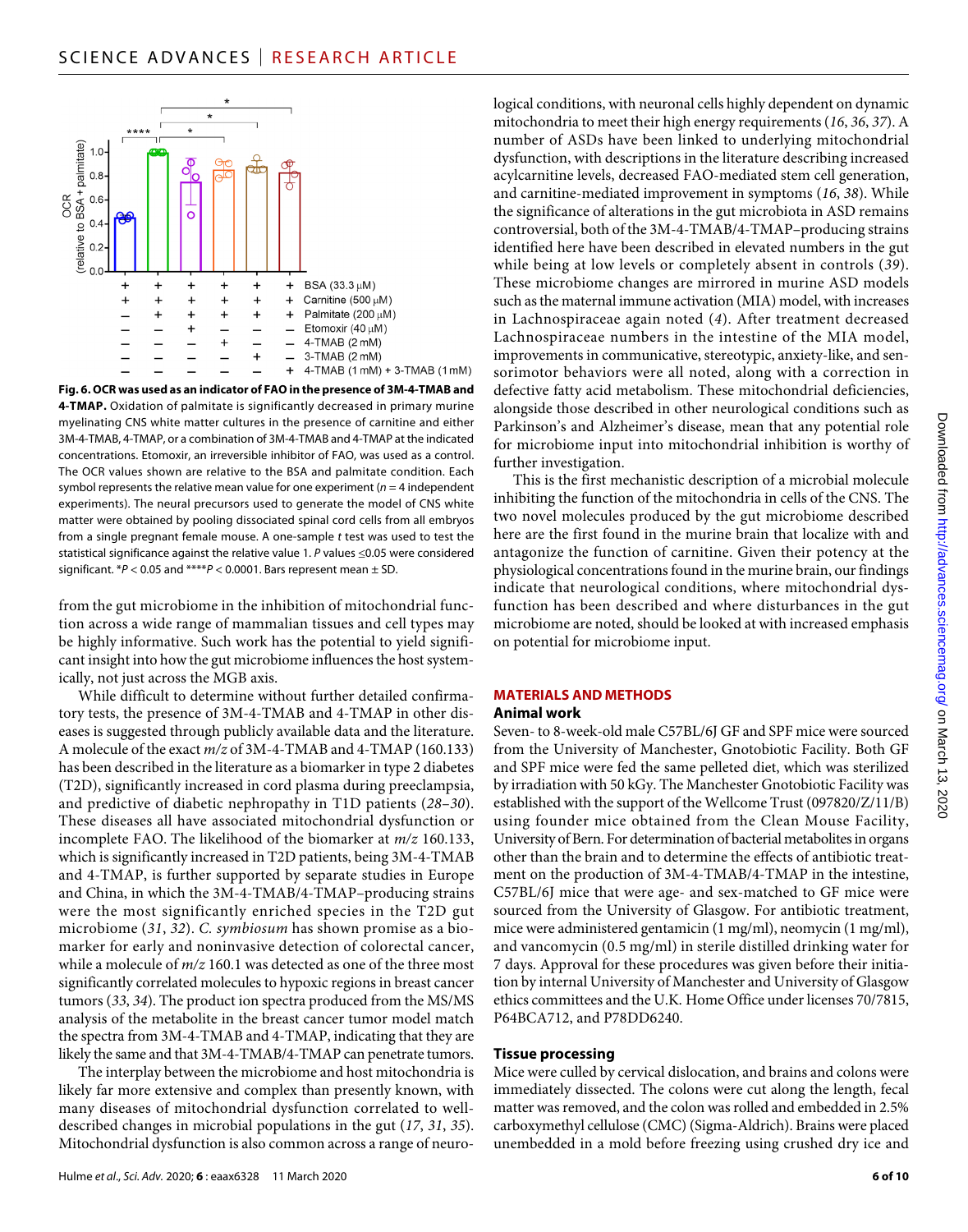ethanol. The testis, heart, lung, liver, kidney, spleen, and mesenteric lymph nodes were collected from one C57BL/6J mouse, embedded in 2.5% CMC and snap-frozen in crushed dry ice and ethanol. Blood was collected by cardiac puncture and spotted onto a glass slide and allowed to air dry. Both brains and colons were cut using a cryostat microtome (Leica) at 10  $\mu$ m thickness at −18°C, and the sections were thaw-mounted onto indium tin oxide–coated slides for MALDI-MSI and normal glass slides for DESI-MSI. Consecutive brain and gut sections next to those taken for MSI were used for hematoxylin and eosin staining. All slides were stored at −80°C until analysis.

# **Matrix application and MALDI-MSI analysis**

MALDI was used for the initial analysis to obtain a high lateral resolution image to show an accurate distribution of the metabolite in the brain. Extensive further analysis was performed using high mass resolution DESI analysis for MS/MS experiments, showing that the spectra from the metabolites in the SPF brain and the spectra produced by the bacteria are highly similar. The increase in mass resolution is demonstrated in fig. S9. MSI of brains and guts from GF and SPF mice was carried out by MALDI–time-of-flight (TOF). The results were confirmed by MSI with a DESI-orbitrap to gain a more accurate *m/z* value. Before matrix application, the slide was taken from −80°C and brought to room temperature under a stream of air. α-Cyano-4-hydroxycinnamic acid (CHCA) matrix was applied at a concentration of 5 mg/ml in 50% acetonitrile, 50% water with 0.1% trifluoracetic acid using an automated matrix applicator (HTX Technologies) for eight passes at 75°C, 414 millibar gas pressure, 80 µl/min flow, and 1100 mm/min. The MALDI-MSI experiments were carried out on a rapifleX MALDI-TOF instrument (Bruker Daltonics) with a 10-kHZ smartbeam laser. Imaging was performed at a spatial resolution of 50 µm with 600 laser shots per position. Results were analyzed using flexImaging 5.0 software, and the data were normalized by total ion count.

# **DESI-MSI analysis**

DESI-MSI was performed on an orbitrap mass spectrometer (Q Exactive, Thermo Fisher Scientific) equipped with an automated Prosolia 2D DESI source (Prosolia OmniSpray 2D). The DESI source was modified with the following parameters. The spray tip was positioned at 1.5 mm above the sample surface and at an angle of 75°. The distance between the sprayer to mass spectrometer inlet was 7 mm with a collection angle of 10°. The spray solvent was methanol/water (95:5,  $v/v$ ), delivered at 1.5 µl/min using a Dionex Ultimate 3000 pump (Thermo Fisher Scientific) at a spray voltage of 4.5 kV. Nitrogen was used as the nebulization gas at a pressure of 7 bars. The Q Exactive mass spectrometer was operated using an S-Lens setting of 50 V and using *m/z* range of 65 to 400 in positive ionization mode, with a spatial resolution of  $100 \mu m$  for tissue sections and 150 µm for the blood spot. For acquisition of MS/MS spectra, an injection time of 300 ms, automatic gain control target of 5,000,000, and mass resolution of 70,000 were used. MS/MS analysis was performed using various high collision dissociation settings (shown in Results) and a mass isolation window of ±0.3 Da. Data were converted into imzML format using imzML converter version 1.1.4.5, and data were visualized using MSiReader version 0.09 (*40*).

# **MSI analysis of bacterial spots**

To isolate producing bacteria from the murine microbiome, feces was isolated from C57BL/6J mice and plated onto FAB agar plates.

Hulme *et al*., *Sci. Adv.* 2020; **6** : eaax6328 11 March 2020

Single isolated colonies of murine gut microbiome bacteria or type strains were grown overnight in FAB or on FAB agar. Taxonomic assignment for the strains was obtained using the complete 16*S* rDNA sequence from each strain and the "Identify" function in EzBioCloud (*41*). The 3M-4-TMAB/4-TMAP–producing strain, designated LM19, was identified as *C. symbiosum*, being 99.79% similar to the *C. symbiosum* type strain ATCC14940. The second producing strain, designated LM41, was identified as being 99.5% similar to the *C. clostridioforme* type strain ATCC25537. Type strains used for MSI were from the National Collection of Type Cultures (United Kingdom). For MSI analysis, single colonies from FAB agar plates were inoculated into 100 µl of PBS to give an optical density at 600 nm of 0.3. Two microliters of each bacterial culture was spotted onto a glass slide and allowed to dry. Slides were stored in a desiccator until DESI-MSI, which was performed using the same DESI-MSI parameters as above with a spatial resolution of  $200 \mu m$ .

#### **Nuclear magnetic resonance**

Samples (15 mg) were dissolved in 700 µl of deuterated water (Sigma-Aldrich) and added to a 7-mm NMR tube. Presaturation proton NMR experiments were performed by irradiating the water peak at 4.88 parts per million (ppm), using 128 scans, 15-Hz spin with a relaxation delay of 3 s. NMR was carried out using a 400-MHz JEOL LA400 FT-NMR spectrometer system equipped with a 40TH5AT/ FG probe (JEOL, Tokyo, Japan). The acquisition of the onedimensional proton spectra ( ${}^1{\rm H}$  NMR) was performed by the presaturation pulse sequence using 128 scans per analysis. Subsequently, two-dimensional COSY NMR spectra were also acquired with 64 scans. Data points were collected into a plot using spectral widths of 3.93 kHz for F1 and F2. The presaturation method was used to suppress the solvent signal during acquisition.

# **Analysis of correlation of** *m/z* **160.133 with carnitine in the brain**

Data were first converted to imzML using flexImaging (Bruker Daltonics version 4.1), and processing was performed using SpectralAnalysis. Peaks were picked from a mean spectrum generated without any preprocessing using gradient peak detection, and a data cube was generated by integrating the area under each peak. All data were then exported into MATLAB (version 2017a and statistics and image processing toolbox, The MathWorks Inc., Natick, MA) for further analysis.

Tissue data were first segmented from background using *k*-means clustering (*k* = 2, cosine distance). Following this, the images from *m/z* 160.01 and 162.01 (carnitine) were extracted and segmented into binary masks of high and low intensity using a *k*-means clustering  $(k = 2,$  Euclidean distance). The overlap of these regions was then calculated as the percentage of pixels in the high-intensity region of the *m/z* 160.1 image that were also high intensity in the *m/z* 162.1 image. In addition, Pearson's correlation coefficient between the two images was calculated for each tissue.

# **Synthesis of 3M-4-TMAB and 4-TMAP**

All amino acid starting materials were from UkrOrgSyntez Ltd. The general procedure of Lukevics was used to prepare the materials (*42*). The method of Tars was used for purification (*24*).

4-TMAP [*rac*-4-(trimethylammonio)pentanoate] methyl-*N*,*N*′ diisopropylcarbamimidate (0.500 ml, 2.75 mmol) was added dropwise to a stirred solution of 4-(dimethylamino)pentanoic acid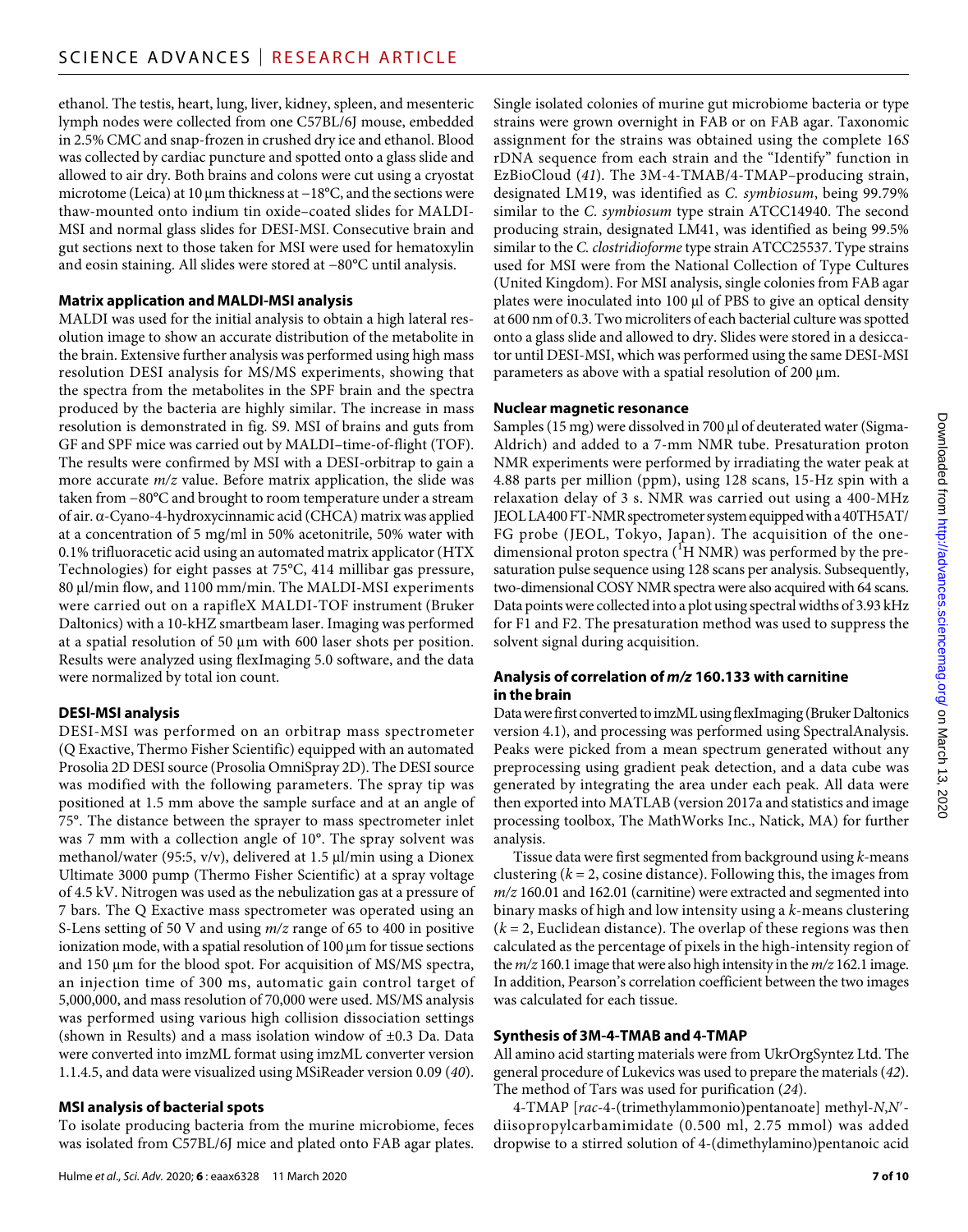hydrochloride (250 mg, 1.38 mmol) in MeOH (4 ml) at 21°C over a period of 1 min under nitrogen. The resulting solution was stirred at 21°C for 40 hours. The reaction mixture was concentrated to dryness under reduced pressure, and the residue was slurried in water (6 ml) for 1 hour. The precipitated urea was removed by filtration, and the mixture was evaporated to dryness to give a gum. This material was dissolved in water (5 ml) and loaded onto a column packed with 5 ml of Amberlite IRN78 hydroxide form resin, and the column was stoppered for 30 min before being eluted with water. Product-containing fractions were combined and evaporated under reduced pressure, and the resulting residue was evaporated from acetonitrile to give *rac*-4-(trimethylammonio)pentanoate  $(204 \text{ mg}, 1.281 \text{ mmol}, 93%)$  as a white solid. <sup>1</sup>H NMR (500 MHz, d6-DMSO) 1.23 (d, *J* = 6.54 Hz, 3H), 1.29 to 1.39 (m, 1H), 1.76 (ddd, *J* = 6.0, 9.5, 15.5 Hz, 1H), 1.93 (ddd, *J* = 5.5, 6.45, 15.0 Hz, 1H), 2.1 to 2.18 (m, 1H), 2.98 (s, 9H), and 3.43 (dqd, *J* = 2.5, 6.5, 10.5 Hz, 1H); <sup>13</sup>C NMR (126 MHz, D<sub>2</sub>O, 27°C) 180.9, 71.0, 50.6, 34.2, 26.4, and 12.7; liquid chromatography (LC)–MS: *m/z* 160; assay: 79% (w/w) (quantitative NMR).

3M-4-TMAB [*rac*-3-methyl-4-(trimethylammonio)butanoate] methyl-*N*,*N*′-diisopropylcarbamimidate (0.500 ml, 2.75 mmol) was added dropwise to a stirred solution of 4-(dimethylamino)-3 methylbutanoic acid hydrochloride (250 mg, 1.38 mmol) in MeOH (4 ml) at 21°C over a period of 1 min under nitrogen. The resulting solution was stirred at 21°C for 40 hours. The reaction mixture was concentrated to dryness under reduced pressure, and the residue was slurried in water (6 ml) for 1 hour. The precipitated urea was removed by filtration, and the mixture was evaporated to dryness to give a gum. The material was dissolved into water (5 ml) and loaded onto a column packed with 5 ml of Amberlite IRN78 hydroxide form resin, and the column was stoppered for 30 min before being eluted with water. Product-containing fractions were combined and evaporated under reduced pressure, and the resulting residue was evaporated from acetonitrile to give a gum. The material was sonicated in diethyl ether (ca. 4 ml), and the solvent was removed by pipette to leave a waxy solid that was dried under reduced pressure to give *rac*-3-methyl-4-(trimethylammonio)butanoate (88 mg, 0.553 mmol, 40%) as a waxy gum. 1 H NMR (500 MHz, D2O): 1.18 (d, *J* = 6.5 Hz, 3H), 2.23 (dd, *J* = 7.8, 14.5 Hz, 1H), 2.34 (dd, *J* = 6.5, 14.5 Hz, 1H), 2.41 to 2.51 (m, 1H), 3.18 (s, 9H), 3.29 (dd, *J* = 6.0, 13.5 Hz, 1H), and 3.37 (dd, J = 3.54, 13.5 Hz, 1H); <sup>13</sup>C NMR (126 MHz, D<sub>2</sub>O, 27°C): 180.17, 72.37, 53.38, 44.39, 26.62, and 20.13; LC-MS: *m/z* 160; assay: 74% (w/w) (quantitative NMR).

# **3M-4-TMAB and 4-TMAP quantitation**

A stock solution of 3M-4-TMAB and 4-TMAP (AstraZeneca compound management) was prepared daily as needed at a concentration of 1 mg/ml in 50:50 (v/v) methanol/water. The stock solutions (1 mg/ml) were subsequently mixed to form a working solution (0.1 mg/ml), which was then serially diluted to 11 further working solutions with concentrations in the range of 0.00002 to 0.04 mg/ml. Working solutions at 0.00002, 0.00004, 0.0001, 0.0002, 0.0004, and 0.001 mg/ml were spotted (50 nl using a Biospotter, Biofluidix, Freiburg, Germany) onto GF mouse brain tissue and allowed to evaporate. This deposition of standard translated to 0.001, 0.002, 0.005, 0.01, 0.02, and 0.05 ng of 3M-4-TMAB/4-TMAP on tissue. DESI-MSI analysis was performed using the same parameters as above. Data visualization and region of interest extraction were performed using SCiLS Lab MVS 2018b (Bruker Daltonics, Bremen, Germany) software typically

using mass selection window of ±0.05 Da. 3M-4-TMAB/4-TMAP was detected as the protonated molecular ion  $(M<sup>+</sup>H<sup>+</sup>)$  at  $m/z$  160.1. Extracted mean relative abundance was used from each area of interest to construct calibration curves in Microsoft Excel using a linear fit with unknown endogenous concentrations calculated using the equation of a straight line.

# **Cell culture**

CNS myelinating cultures were established as described (*13*) with minor modifications. Briefly, embryonic day 13 (E13; day of plug E0) mouse spinal cords were isolated and stripped of their meninges and then dissociated into a single-cell suspension using trypsin and trituration. Cells were plated at 60,000 to 75,000 cells per well of a Seahorse XF96 cell culture plate (35-µl volume) pretreated with poly-Llysine [in boric acid buffer (0.1 mg/ml; pH 8.4)]. Cells were plated initially in 12.5% horse serum, which was gradually withdrawn through feeding every second or third day with serum-free differentiation medium [Dulbecco's modified Eagle's medium (DMEM) (glucose, 4.5 mg/ml), penicillin (100 U/ml), streptomycin (100 μg/ml), biotin (10 ng/ml), 1% N1, 50 nM hydrocortisone, and insulin  $(10 \mu g/ml)$ ]. Cells were maintained in 5%  $CO<sub>2</sub>$  at 37°C.

# **OCR measurements**

On day in vitro (DIV) 8 for CNS myelinating cultures, OCR was measured using the XF Cell Mito Stress Test and XF Palmitate-BSA FAO substrate on a Seahorse XF96 analyzer (Seahorse Bioscience, Billerica, MD). Twenty-four hours before the assay, cultures were placed in Substrate-Limited Medium [DMEM supplemented with 0.5 mM glucose, 1 mM glutamine, 0.5 mM carnitine, and 1% fetal bovine serum (FBS)]. Just before the assay, media were changed to FAO Assay Medium consisting of KHB buffer (111 mM NaCl, 4.7 mM KCl, 1.25 mM CaCl<sub>2</sub>, 2 mM MgSO<sub>4</sub>, and 1.2 mM NaH<sub>2</sub>PO<sub>4</sub>) supplemented with 2.5 mM glucose, 0.5 mM carnitine, and 5 mM Hepes, adjusted to pH 7.4. To stimulate FAO, palmitate-BSA substrate (200  $\mu$ M) was added to all wells except the BSA control. 4-TMAP and 3M-4-TMAB effects on FAO were measured by supplementation into wells of 2 mM 4-TMAP or 3M-4-TMAB or 1 mM 4-TMAP and 1 mM 3M-4-TMAB in combination for 24 hours before the assay and for the duration of the assay. For examination of the effect of the concentrations of 3M-4-TMAB and 4-TMAP found in the brain on FAO, the experiment was repeated as before but in the absence of carnitine (0.5 mM) supplementation into both Substrate-Limited Medium and FAO Assay Medium, meaning that FBS was the only exogenous source of carnitine during the assay. 4-TMAP or 3M-4-TMAB (20  $\mu$ M), or a combination of 10  $\mu$ M 4-TMAP and 10 µM 3M-4-TMAB, was supplemented into media for 24 hours before assay and during the assay. OCR was measured over time in the presence of either high or low concentrations of 3M-4-TMAB and 4-TMAP, and at least three repeated measures per well were recorded. For each well, the measurements were normalized on the total micrograms of proteins determined at the end of the assay with a Pierce BCA Protein Assay kit (Thermo Fisher Scientific). The number of replicate wells varied between 5 and 20 per condition. The values of the repeated measurements were averaged, and a mean value was obtained for each individual well. The OCR values per well were further averaged, and a mean value for each condition was obtained. Last, the mean value for each of the conditions was divided by the value obtained for the condition with palmitate and BSA supplementation. These calculations were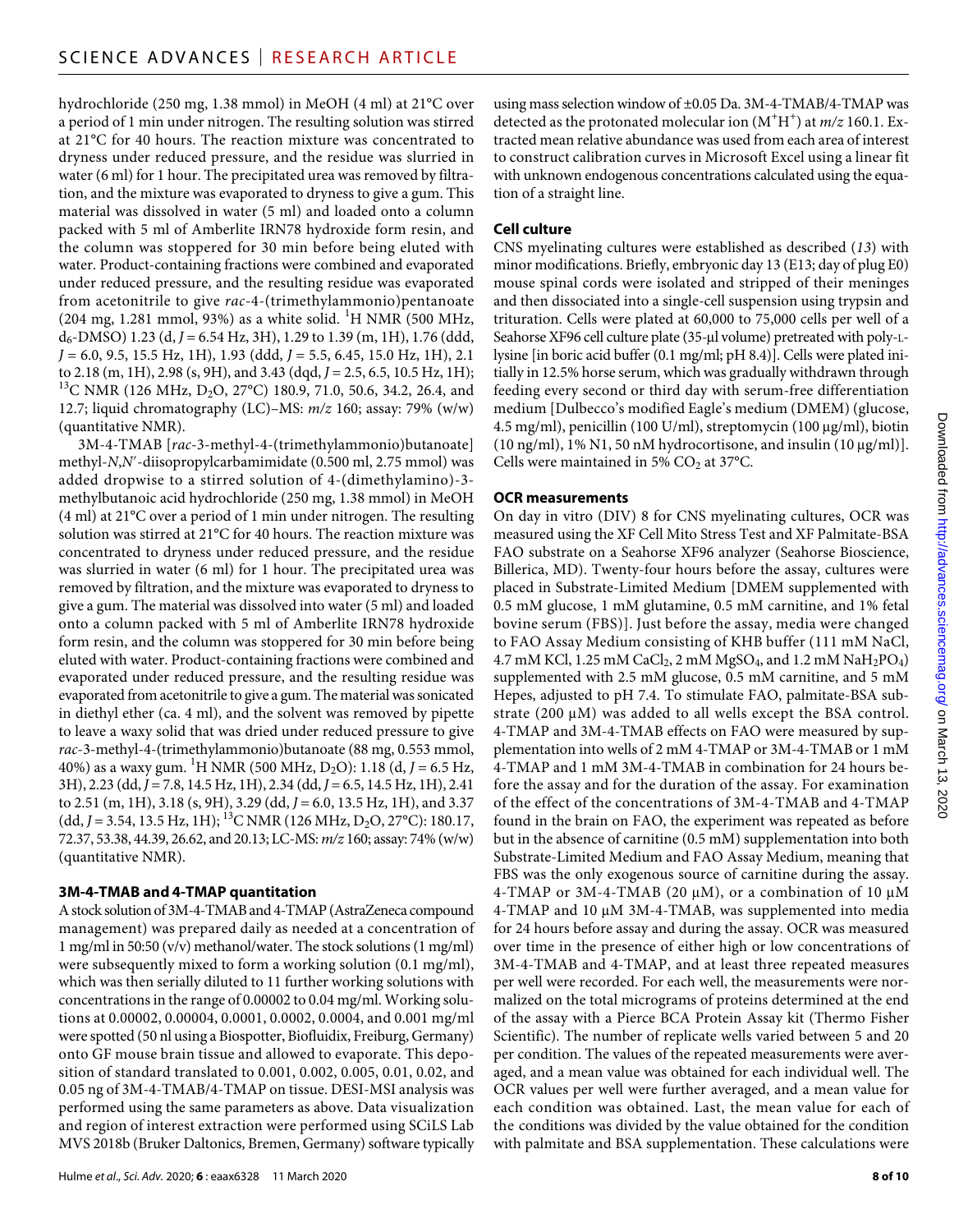applied to each of the independent experiments performed, for which the relative OCR values are reported in the figure.

#### **Microbiome analysis of antibiotic-treated mice**

For preparation of DNA samples for microbiome sequencing, fecal samples were defrosted to room temperature and the FastDNA Spin Kit for Soil DNA Extraction (MP Biomedicals) was used for DNA extraction; 16*S* ribosomal RNA (rRNA) gene sequencing was undertaken at Glasgow Polyomics for analysis of the microbiome. In brief, primers that were specific to the V3 and V4 regions were used to generate 16*S* amplicons from 12.5 ng of extracted DNA using polymerase chain reaction. The resulting amplicons had dual barcodes and adapters added using the Nextera XT v2 adapter sets (Illumina). The libraries were combined in equimolar ratios and sequenced on a MiSeq (Illumina) instrument using a paired end, 2 × 300–base pair (bp) sequencing run. Samples were sequenced with an average of 50,000 reads.

For data analysis, FastQ files were generated from the sequencing data and quality-filtered using cutadapt (*43*). Cutadapt removes adapter sequences from high-throughput sequencing reads with a minimum quality of 25 and a minimum length of 250 bp. Paired-end reads were combined using PANDAseq and collated into a single FASTA file using the Qiime package (*44*). Further processing and analysis were completed using the Qiime wrapper and software.

# **Statistical analysis**

For analysis of FAO, at least three independent experiments were undertaken, with each biological replicate shown. For each of the conditions tested, the value of OCR was expressed as relative to the BSA and palmitate condition, and the significance of the differences between conditions was assessed with a one-sample *t* test (relative value = 1, GraphPad Prism 8.1.2). *P* values  $\leq 0.05$  were considered significant for all statistical tests.

#### **SUPPLEMENTARY MATERIALS**

Supplementary material for this article is available at [http://advances.sciencemag.org/cgi/](http://advances.sciencemag.org/cgi/content/full/6/11/eaax6328/DC1) [content/full/6/11/eaax6328/DC1](http://advances.sciencemag.org/cgi/content/full/6/11/eaax6328/DC1)

Fig. S1. Mass spectra from MALDI-MSI and DESI-MSI experiments with the average spectra from GF and SPF mouse brains overlaid.

Fig. S2. MALDI-MSI of organs and blood recovered from C57BL/6 wild-type mice indicated that *m/z* 160.1 was located systemically in all organs tested as well as present in whole blood. Fig. S3. MALDI-MSI of colon sections from mice treated with antibiotics for 7 days

demonstrates that the metabolite at *m/z* 160.1 is decreased in the colon of antibiotic-treated mice compared to controls.

Fig. S4. MS/MS analysis of the metabolite found in the brain and the metabolite of the same *m/z* (160.133) produced by *C. clostridioforme* was undertaken.

Fig. S5. Mass spectra from the MS/MS analysis of the synthesized standard 5-AVAB compared to the endogenous metabolite in the brain at *m/z* 160.133.

Fig. S6. Overlap of the ion images of *m/z* 160.1 and *m/z* 162.1 (carnitine) from SPF and GF mouse brains and abundance of *m/z* 160.1 from SPF and GF brains and off-tissue negative control area.

Fig. S7. Additional information to fig. S5.

Fig. S8. OCR was used as an indicator of FAO in the presence of 3M-4-TMAB and 4-TMAP at the indicated concentrations and in the absence of carnitine supplementation.

Fig. S9. Average mass spectra from MALDI-MSI and DESI-MSI results showing peaks at *m/z* 160.133 (3M-4-TMAB/4-TMAP) and *m/z* 162.112 (carnitine) from GF and SPF mouse brains. Table S1. Summary of the top correlations with Pearson's coefficient > 0.5 for *m/z* 160.1 (3M-4-TMAB/4-TMAP) for the SPF brain tissue sections shown in Fig. 4.

[View/request a protocol for this paper from](https://en.bio-protocol.org/cjrap.aspx?eid=10.1126/sciadv.aax6328) *Bio-protocol*.

#### **REFERENCES AND NOTES**

1. E. A. Mayer, R. Knight, S. K. Mazmanian, J. F. Cryan, K. Tillisch, Gut microbes and the brain: Paradigm shift in neuroscience. *J. Neurosci.* **34**, 15490–15496 (2014).

- 2. C. R. Martin, V. Osadchiy, A. Kalani, E. A. Mayer, The brain-gut-microbiome axis. *Cell. Mol. Gastroenterol. Hepatol.* **6**, 133–148 (2018).
- 3. R. D. Heijtz, S. Wang, F. Anuar, Y. Qian, B. Björkholm, A. Samuelsson, M. L. Hibberd, H. Forssberg, S. Pettersson, Normal gut microbiota modulates brain development and behavior. *Proc. Natl. Acad. Sci. U.S.A.* **108**, 3047–3052 (2011).
- 4. E. Y. Hsiao, S. W. McBride, S. Hsien, G. Sharon, E. R. Hyde, T. McCue, J. A. Codelli, J. Chow, S. E. Reisman, J. F. Petrosino, P. H. Patterson, S. K. Mazmanian, Microbiota modulate behavioral and physiological abnormalities associated with neurodevelopmental disorders. *Cell* **155**, 1451–1463 (2013).
- 5. J. M. Yano, K. Yu, G. P. Donaldson, G. G. Shastri, P. Ann, L. Ma, C. R. Nagler, R. F. Ismagilov, S. K. Mazmanian, E. Y. Hsiao, Indigenous bacteria from the gut microbiota regulate host serotonin biosynthesis. *Cell* **161**, 264–276 (2015).
- 6. E. Barrett, R. P. Ross, P. W. O'Toole, G. F. Fitzgerald, C. Stanton, y-Aminobutyric acid production by culturable bacteria from the human intestine. *J. Appl. Microbiol.* **113**, 411–417 (2012).
- 7. J.-S. Grigoleit, J. S. Kullmann, O. T. Wolf, F. Hammes, A. Wegner, S. Jablonowski, H. Engler, E. Gizewski, R. Oberbeck, M. Schedlowski, Dose-dependent effects of endotoxin on neurobehavioral functions in humans. *PLOS ONE* **6**, e28330 (2011).
- 8. T. R. Sampson, S. K. Mazmanian, Control of brain development, function, and behavior by the microbiome. *Cell Host Microbe* **17**, 565–576 (2015).
- 9. M. van de Wouw, M. Boehme, J. M. Lyte, N. Wiley, C. Strain, O. O'Sullivan, G. Clarke, C. Stanton, T. G. Dinan, J. F. Cryan, Short-chain fatty acids: Microbial metabolites that alleviate stress-induced brain-gut axis alterations. *J. Physiol.* **596**, 4923–4944 (2018).
- 10. S. M. Finegold, Y. Song, C. Liu, D. W. Hecht, P. Summanen, E. Könönen, S. D. Allen, *Clostridium clostridioforme*: A mixture of three clinically important species. *Eur. J. Clin. Microbiol. Infect. Dis.* **24**, 319–324 (2005).
- 11. N. A. Yousri, K. A. Fakhro, A. Robay, J. L. Rodriguez-Flores, R. P. Mohney, H. Zeriri, T. Odeh, S. A. Kader, E. K. Aldous, G. Thareja, M. Kumar, A. Al-Shakaki, O. M. Chidiac, Y. A. Mohamoud, J. G. Mezey, J. A. Malek, R. G. Crystal, K. Suhre, Whole-exome sequencing identifies common and rare variant metabolic QTLs in a Middle Eastern population. *Nat. Commun.* **9**, 333 (2018).
- 12. A. M. Race, A. D. Palmer, A. Dexter, R. T. Steven, I. B. Styles, J. Bunch, SpectralAnalysis: Software for the masses. *Anal. Chem.* **88**, 9451–9458 (2016).
- 13. C. E. Thomson, A. M. Hunter, I. R. Griffiths, J. M. Edgar, M. C. McCulloch, Murine spinal cord explants: A model for evaluating axonal growth and myelination in vitro. *J. Neurosci. Res.* **84**, 1703–1715 (2006).
- 14. D. Ebert, R. G. Haller, M. E. Walton, Energy contribution of octanoate to intact rat brain metabolism measured by 13C nuclear magnetic resonance spectroscopy. *J. Neurosci.* **23**, 5928–5935 (2003).
- 15. M. Knobloch, G.-A. Pilz, B. Ghesquière, W. J. Kovacs, T. Wegleiter, D. L. Moore, M. Hruzova, N. Zamboni, P. Carmeliet, S. Jessberger, A fatty acid oxidation-dependent metabolic shift regulates adult neural stem cell activity. *Cell Rep.* **20**, 2144–2155 (2017).
- 16. Z. Xie, A. Jones, J. T. Deeney, S. K. Hur, V. A. Bankaitis, Inborn errors of long-chain fatty acid β-oxidation link neural stem cell self-renewal to autism. *Cell Rep*. **14**, 991-999 (2016).
- 17. P. Bajpai, A. Darra, A. Agrawal, Microbe-mitochondrion crosstalk and health: An emerging paradigm. *Mitochondrion* **39**, 20–25 (2018).
- 18. M. J. Wargo, J. A. Meadows, Carnitine in bacterial physiology and metabolism. *Microbiology* **161**, 1161–1174 (2015).
- 19. R. A. Koeth, Z. Wang, B. S. Levison, J. A. Buffa, E. Org, B. T. Sheehy, E. B. Britt, X. Fu, Y. Wu, L. Li, J. D. Smith, J. A. DiDonato, J. Chen, H. Li, G. D. Wu, J. D. Lewis, M. Warrier, J. M. Brown, R. M. Krauss, W. H. W. Tang, F. D. Bushman, A. J. Lusis, S. L. Hazen, Intestinal microbiota metabolism of <sup>l</sup>-carnitine, a nutrient in red meat, promotes atherosclerosis. *Nat. Med.* **19**, 576–585 (2013).
- 20. A. Palleja, K. H. Mikkelsen, S. K. Forslund, A. Kashani, K. H. Allin, T. Nielsen, T. H. Hansen, S. Liang, Q. Feng, C. Zhang, P. T. Pyl, L. P. Coelho, H. Yang, J. Wang, A. Typas, M. F. Nielsen, H. B. Nielsen, P. Bork, J. Wang, T. Vilsbøll, T. Hansen, F. K. Knop, M. Arumugam, O. Pedersen, Recovery of gut microbiota of healthy adults following antibiotic exposure. *Nat. Microbiol.* **3**, 1255–1265 (2018).
- 21. P. Dehoux, J. C. Marvaud, A. Abouelleil, A. M. Earl, T. Lambert, C. Dauga, Comparative genomics of *Clostridium bolteae* and *Clostridium clostridioforme* reveals species-specific genomic properties and numerous putative antibiotic resistance determinants. *BMC Genomics* **17**, 819 (2016).
- 22. E. Le Chatelier, T. Nielsen, J. Qin, E. Prifti, F. Hildebrand, G. Falony, M. Almeida, M. Arumugam, J.-M. Batto, S. Kennedy, P. Leonard, J. Li, K. Burgdorf, N. Grarup, T. Jørgensen, I. Brandslund, H. B. Nielsen, A. S. Juncker, M. Bertalan, F. Levenez, N. Pons, S. Rasmussen, S. Sunagawa, J. Tap, S. Tims, E. G. Zoetendal, S. Brunak, K. Clément, J. Doré, M. Kleerebezem, K. Kristiansen, P. Renault, T. Sicheritz-Ponten, W. M. de Vos, J.-D. Zucker, J. Raes, T. Hansen; MetaHIT consortium, P. Bork, J. Wang, S. D. Ehrlich, O. Pedersen, Richness of human gut microbiome correlates with metabolic markers. *Nature* **500**, 541–546 (2013).
- 23. L. V. Blanton, M. R. Charbonneau, T. Salih, M. J. Barratt, S. Venkatesh, O. Ilkaveya, S. Subramanian, M. J. Manary, I. Trehan, J. M. Jorgensen, Y.-m. Fan, B. Henrissat, S. A. Leyn,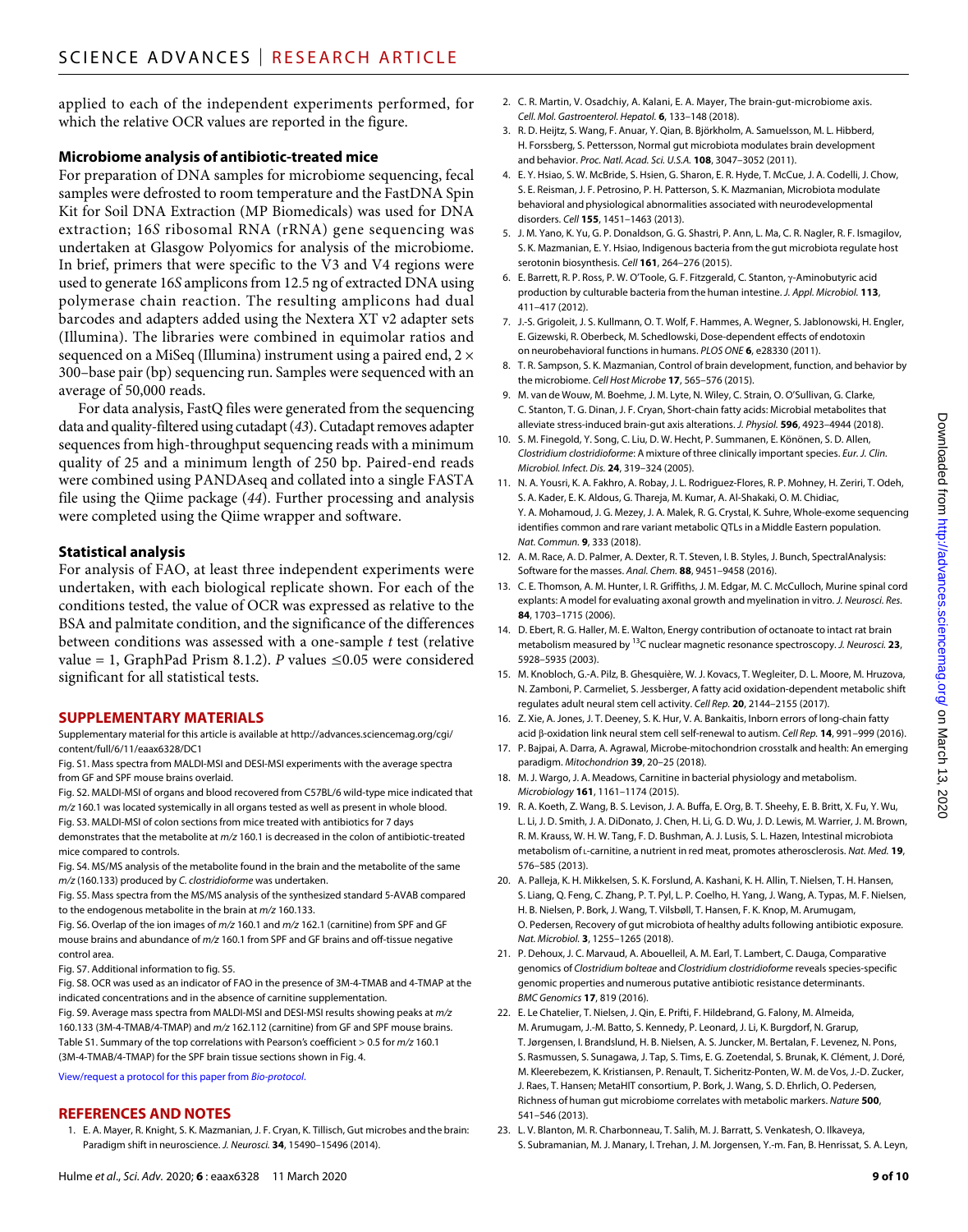D. A. Rodionov, A. L. Osterman, K. M. Maleta, C. B. Newgard, P. Ashorn, K. G. Dewey, J. I. Gordon, Gut bacteria that prevent growth impairments transmitted by microbiota from malnourished children. *Science* **351**, aad3311 (2016).

- 24. K. Tars, J. Leitans, A. Kazaks, D. Zelencova, E. Liepinsh, J. Kuka, M. Makrecka, D. Lola, V. Andrianovs, D. Gustina, S. Grinberga, E. Liepinsh, I. Kalvinsh, M. Dambrova, E. Loza, O. Pugovics, Targeting carnitine biosynthesis: Discovery of new inhibitors against -butyrobetaine hydroxylase. *J. Med. Chem.* **57**, 2213–2236 (2014).
- 25. I. K. H. Leung, T. J. Krojer, G. T. Kochan, L. Henry, F. von Delft, T. D. W. Claridge, U. Oppermann, M. A. McDonough, C. J. Schofield, Structural and mechanistic studies on γ-butyrobetaine hydroxylase. Chem. Biol. 17, 1316-1324 (2010).
- 26. A. M. Rydzik, I. K. H. Leung, G. T. Kochan, N. D. Loik, L. Henry, M. A. McDonough, T. D. W. Claridge, C. J. Schofield, Comparison of the substrate selectivity and biochemical properties of human and bacterial  $\gamma$ -butyrobetaine hydroxylase. *Org. Biomol. Chem.* 12, 6354–6358 (2014).
- 27. M. Chegary, H. te Brinke, M. Doolaard, L. IJlst, F. A. Wijburg, R. J. A. Wanders, S. M. Houten, Characterization of l-aminocarnitine, an inhibitor of fatty acid oxidation. *Mol. Genet. Metab.* **93**, 403–410 (2008).
- 28. H. Tsutsui, T. Maeda, J. Z. Min, S. Inagaki, T.Higashi, Y. Kagawa, T. Toyo'oka, Biomarker discovery in biological specimens (plasma, hair, liver and kidney) of diabetic mice based upon metabolite profiling using ultra-performance liquid chromatography with electrospray ionization time-of-flight mass spectrometry. *Clin. Chim. Acta* **412**, 861–872 (2011).
- 29. T. Jääskeläinen, O. Kärkkäinen, J. Jokkala, K. Litonius, S. Heinonen, S. Auriola, M. Lehtonen, K. Hanhineva, H. Laivuori; FINNPEC, A non-targeted LC-MS profiling reveals elevated levels of carnitine precursors and trimethylated compounds in the cord plasma of pre-eclamptic infants. *Sci. Rep.* **8**, 14616 (2018).
- 30. J. K. Haukka, N. Sandholm, C. Forsblom, J. E. Cobb, P.-H. Groop, E. Ferrannini, Metabolomic profile predicts development of microalbuminuria in individuals with type 1 diabetes. *Sci. Rep.* **8**, 13853 (2018).
- 31. F. H. Karlsson, V. Tremaroli, I. Nookaew, G. Bergström, C. J. Behre, B. Fagerberg, J. Nielsen, F. Bäckhed, Gut metagenome in European women with normal, impaired and diabetic glucose control. *Nature* **498**, 99–103 (2013).
- 32. J. Qin, Y. Li, Z. Cai, S. Li, J. Zhu, F. Zhang, S. Liang, W. Zhang, Y. Guan, D. Shen, Y. Peng, D. Zhang, Z. Jie, W. Wu, Y. Qin, W. Xue, J. Li, L. Han, D. Lu, P. Wu, Y. Dai, X. Sun, Z. Li, A. Tang, S. Zhong, X. Li, W. Chen, R. Xu, M. Wang, Q. Feng, M. Gong, J. Yu, Y. Zhang, M. Zhang, T. Hansen, G. Sanchez, J. Raes, G. Falony, S. Okuda, M. Almeida, E. LeChatelier, P. Renault, N. Pons, J.-M. Batto, Z. Zhang, H. Chen, R. Yang, W. Zheng, S. Li, H. Yang, J. Wang, S. D. Ehrlich, R. Nielsen, O. Pedersen, K. Kristiansen, J. Wang, A metagenome-wide association study of gut microbiota in type 2 diabetes. *Nature* **490**, 55–60 (2012).
- 33. Y.-H. Xie, Q.-Y. Gao, G.-X. Cai, X.-M. Sun, T.-H. Zou, H.-M. Chen, S.-Y. Yu, Y.-W. Qiu, W.-Q. Gu, X.-Y. Chen, Y. Cui, D. Sun, Z.-J. Liu, S.-J. Cai, J. Xu, Y.-X. Chen, J.-Y. Fang, Fecal *Clostridium symbiosum* for noninvasive detection of early and advanced colorectal cancer: Test and validation studies. *EBioMedicine* **25**, 32–40 (2017).
- 34. N. E. Mascini, M. Cheng, L. Jiang, A. Rizwan, H. Podmore, D. R. Bhandari, A. Römpp, K. Glunde, R. M. A. Heeren, Mass spectrometry imaging of the hypoxia marker pimonidazole in a breast tumor model. *Anal. Chem.* **88**, 3107–3114 (2016).
- 35. S. M. Cardoso, N. Empadinhas, The microbiome-mitochondria dance in prodromal Parkinson's disease. *Front. Physiol.* **9**, 471 (2018).
- 36. F. Scheperjans *et al.*, Gut microbiota are related to Parkinson's disease and clinical phenotype. *Mov. Disord.* **00**, 9–12 (2014).
- 37. J. Yao, R. W. Irwin, L. Zhao, J. Nilsen, R. T. Hamilton, R. D. Brinton, Mitochondrial bioenergetic deficit precedes Alzheimer's pathology in female mouse model of Alzheimer's disease. *Proc. Natl. Acad. Sci. U.S.A.* **106**, 14670–14675 (2009).
- 38. R. E. Frye, S. Melnyk, D. F. MacFabe, Unique acyl-carnitine profiles are potential biomarkers for acquired mitochondrial disease in autism spectrum disorder. *Transl. Psychiatry* **3**, –e220 (2013).
- 39. S. M. Finegold, D. Molitoris, Y. Song, C. Liu, M.-L. Vaisanen, E. Bolte, M. McTeague, R. Sandler, H. Wexler, E. M. Marlowe, M. D. Collins, P. A. Lawson, P. Summanen, M. Baysallar, T.J. Tomzynski, E. Read, E.Johnson, R. Rolfe, P. Nasir, H. Shah, D. A. Haake, P. Manning, A. Kaul, Gastrointestinal microflora studies in late-onset autism. *Clin. Infect. Dis.* **35**, S6–S16 (2002).
- 40. G. Robichaud, K. P. Garrard, J. A. Barry, D. C. Muddiman, MSiReader: An open-source interface to view and analyze high resolving power MS imaging files on matlab platform. *J. Am. Soc. Mass Spectrom.* **24**, 718–721 (2013).
- 41. S.-H. Yoon, S.-M. Ha, S. Kwon, J. Lim, Y. Kim, H. Seo, J. Chun, Introducing EzBioCloud: A taxonomically united database of 16S rRNA gene sequences and whole-genome assemblies. *Int. J. Syst. Evol. Microbiol.* **67**, 1613–1617 (2017).
- 42. Y. Goldberg *et al.*, Betaines derived from amino and hydrazino acids as phase transfer catalysts. *Tetrahedron* **46**, 1911–1922 (1990).
- 43. M. Martin, Cutadapt removes adapter sequences from high-throughput sequencing reads. *EMBnet J.* **17**, 1 (2011).
- 44. J. G. Caporaso, J. Kuczynski, J. Stombaugh, K. Bittinger, F. D. Bushman, E. K. Costello, N. Fierer, A. G. Peña, J. K. Goodrich, J. I. Gordon, G. A. Huttley, S. T. Kelley, D. Knights, J. E. Koenig, R. E. Ley, C. A. Lozupone, D. McDonald, B. D. Muegge, M. Pirrung, J. Reeder, J. R. Sevinsky, P. J. Turnbaugh, W. A. Walters, J. Widmann, T. Yatsunenko, J. Zaneveld, R. Knight, QIIME allows analysis of high-throughput community sequencing data. *Nat. Methods* **7**, 335–336 (2010).

#### **Acknowledgments**

**Funding:** This work was supported by a Biotechnology and Biological Sciences Research Council (BBSRC)–CASE studentship part funded by AstraZeneca (to R.B., D.M.W., and R.J.A.G.) and BBSRC grants BB/K008005/1 and BB/P003281/1 (to D.M.W.). E.K.O. was supported by a Wellcome Trust/Royal Society Sir Henry Dale fellowship 104116/Z/14/Z. S.T. was supported by the Cancer Research UK (C596/A17196, award 23982). J.M.E. was funded by the Multiple Sclerosis Society UK (Grant Ref 38). The Manchester Gnotobiotic Facility was established with the support of the Wellcome Trust (097820/Z/11/B). **Author contributions:** H.H., L.M.M., R.J.A.G., R.B., and D.M.W. planned the studies. H.H., L.M.M., N.S., J.S., R.A.B., V.H.V., M.J.O., S.B., S.L.B., A.D., M.T.K., J.C.K., J.M.E., R.E.-E., and D.M.W. conducted the experiments. H.H., L.M.M., J.J.J.v.d.H., V.H.V., D.W., S.M., E.K.O., A.S.M., C.J.S., S.T., J.B., G.D., J.M.E., R.E.-E., R.J.A.G., R.B., and D.M.W interpreted the studies. H.H., L.M.M., R.J.A.G., R.B., and D.M.W. wrote the first draft of the paper. All authors reviewed, edited, and approved the paper. E.K.O., S.T., J.M.E., R.J.A.G., R.B., and D.M.W. obtained funding. **Competing interests:** The authors declare that they have no competing interests. **Data and materials availability:** All data needed to evaluate the conclusions in the paper are present in the paper and/or the Supplementary Materials. Additional data related to this paper may be requested from the authors.

Submitted 9 April 2019 Accepted 13 December 2019 Published 11 March 2020 10.1126/sciadv.aax6328

**Citation:** H. Hulme, L. M. Meikle, N. Strittmatter, J. J. J. van der Hooft, J. Swales, R. A. Bragg, V. H. Villar, M. J. Ormsby, S. Barnes, S. L. Brown, A. Dexter, M. T. Kamat, J. C. Komen, D. Walker, S. Milling, E. K. Osterweil, A. S. MacDonald, C.J. Schofield, S. Tardito, J. Bunch, G. Douce, J. M. Edgar, R. Edrada-Ebel, R. J. A. Goodwin, R. Burchmore, D. M. Wall, Microbiome-derived carnitine mimics as novel mediators of gut-brain axis communication. *Sci. Adv.* **6**, eaax6328 (2020).